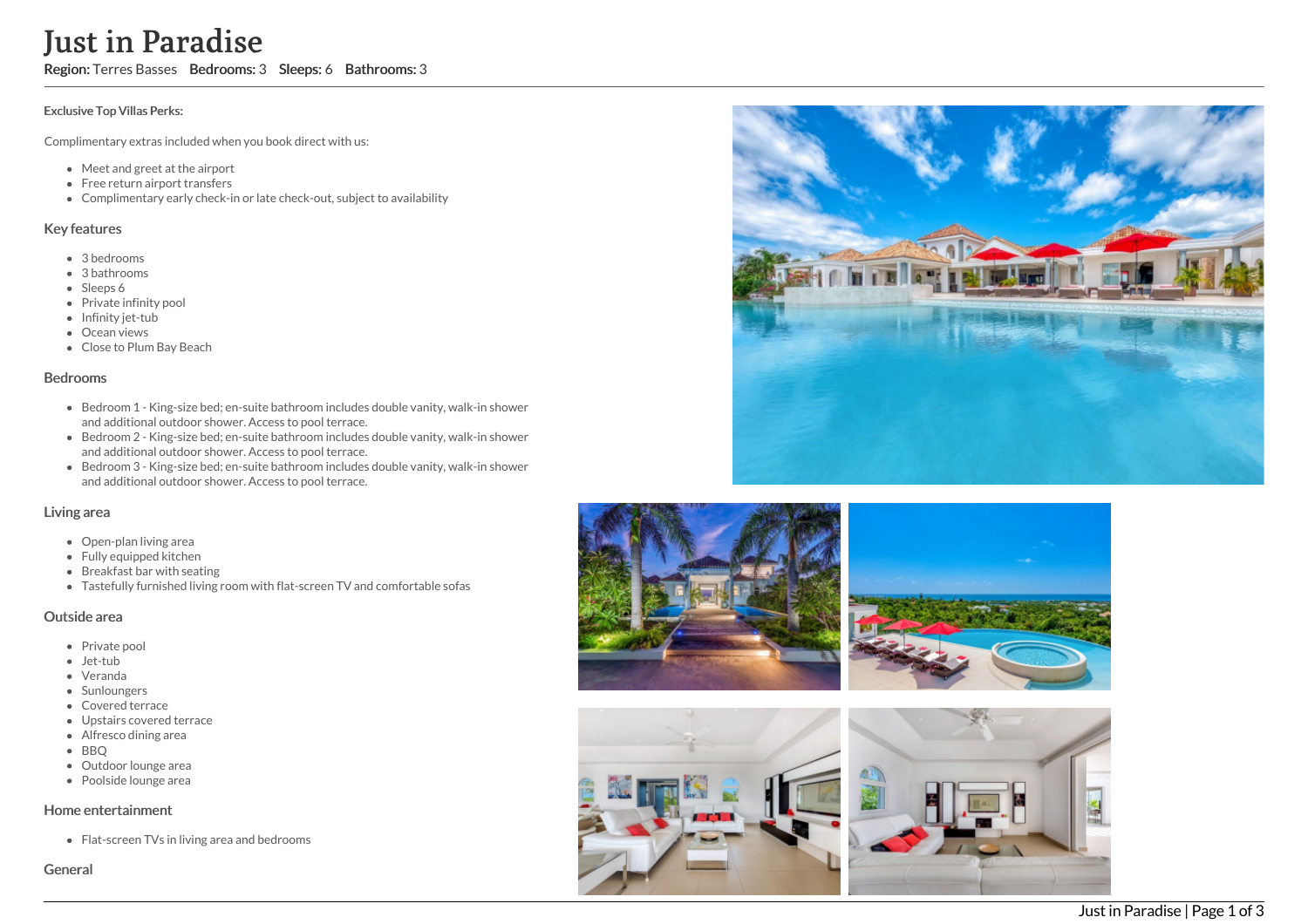- Air conditioning in bedrooms
- Ceiling fans throughout
- Complimentary wifi
- Bedding and towels included
- Private parking
- Iron and ironing board
- Outdoor sound system
- $\bullet$  Safe in all bedrooms
- Electric gate
- Pets considered (additional deposit of \$1000 per pet will apply)

# Staff

- Housekeeper (Daily service, except Sundays and holidays)
- Pool person
- Concierge
- Gardener
- Maintenance service

# Extras

Welcome basket upon arrival